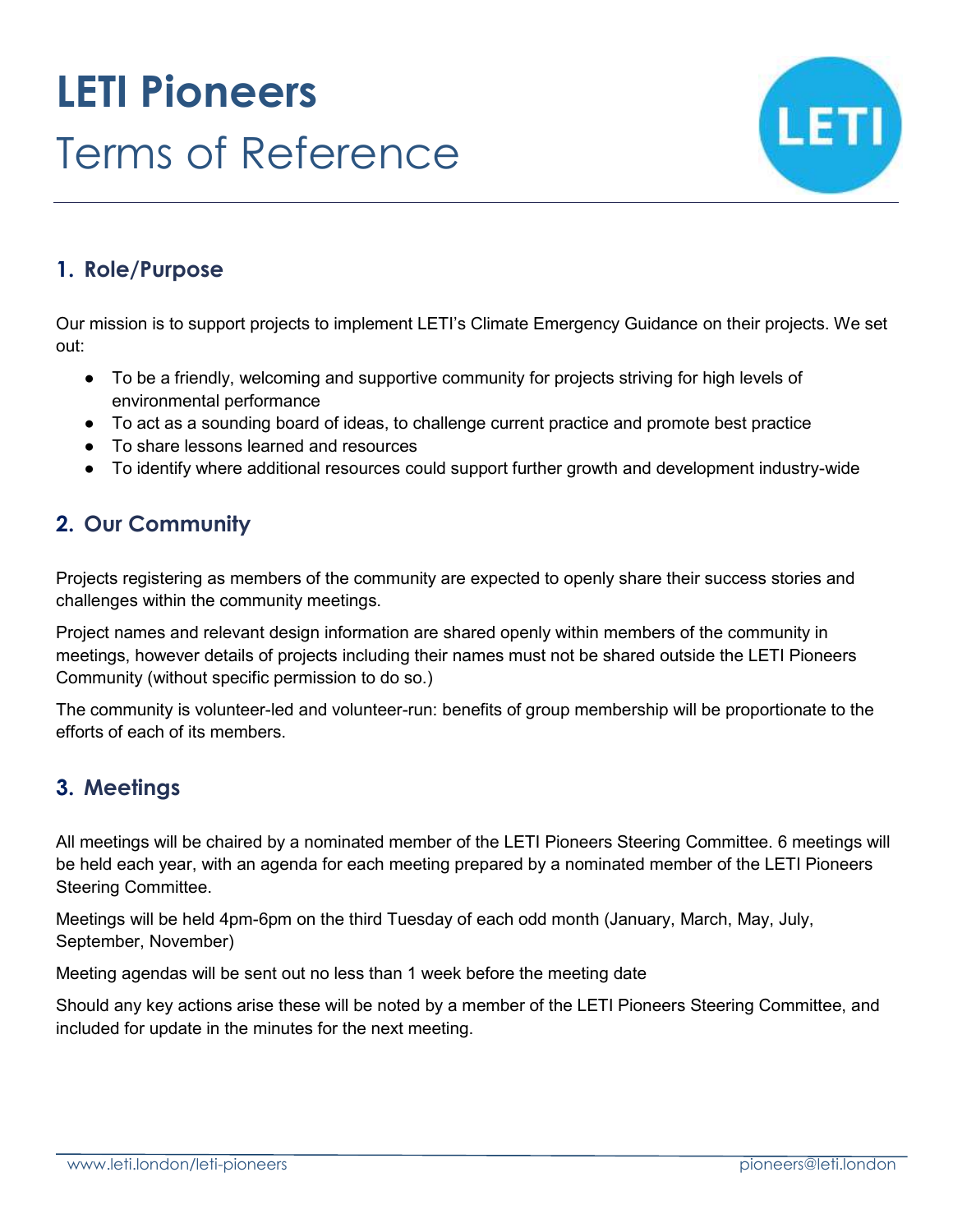# **4. Membership**

Membership to the LETI Pioneers Community is open to all registrants who have completed the online registration form here[:](https://www.leti.london/leti-pioneers) [https://www.leti.london/leti-pioneers.](https://www.leti.london/leti-pioneers) Members must adhere to the roles and responsibilities outlined herein and meet the following criteria on an ongoing basis:

- Attendance at a minimum of 4 of the 6 meetings annually; and
- Commitment to in-use monitoring and publication of energy use data; and
- Commitment to at least one of the following:
	- Energy Use Intensity (EUI) targets for the relevant building archetype
	- Embodied carbon targets
	- Have fossil free heating and hot water and use the Heat Decision tree to select systems
	- Develop a demand response strategy and implement design measures and active measures to reduce electrical grid demand
	- Provide enough on-site and off-site renewable generation to achieve a zero carbon balance

#### **5. Responsibilities of LETI Pioneers Community Members**

Representatives of projects that are members of the LETI Pioneers Community are expected to meet the requirements outlined in herein, and:

- Attend meetings
- Submit conversation topics & questions in advance
- Be prepared to present on your project when requested in advance
- Come to meetings prepared with remarks for the topic at hand
- Share openly, share lessons learned and useful resources
- Give constructive feedback and in turn receive feedback in the constructive spirit it's intended
- Follow up and tell us what you've done to address any feedback received

Within Community meetings we expect that all community members will:

- Limit conversation to the project specific issues at hand: we want to focus on solving project specific issues as opposed to broader philosophical debates.
- Keep presentations, questions, and comments succinct; respect others' time and the agenda
- Keep feedback constructive and on topic. In particular, avoid comments or questions designed only to provoke thought or discussion, and avoid detailed discussion of theoretical situations or counterfactuals
- Be kind

We want all Community meetings to focus on supporting the application of LETI's Climate Emergency Guidance within live projects rather than reviewing or debating the guidance itself.

LETI Pioneers Community member project representatives are assumed to have full support of their project team and client to act as a representative of the project; we will take any representations made on behalf of projects at face value on this basis. In particular, we assume that an appropriate level of agreement has been received from the projects' client for Pioneers membership and the associated commitments.